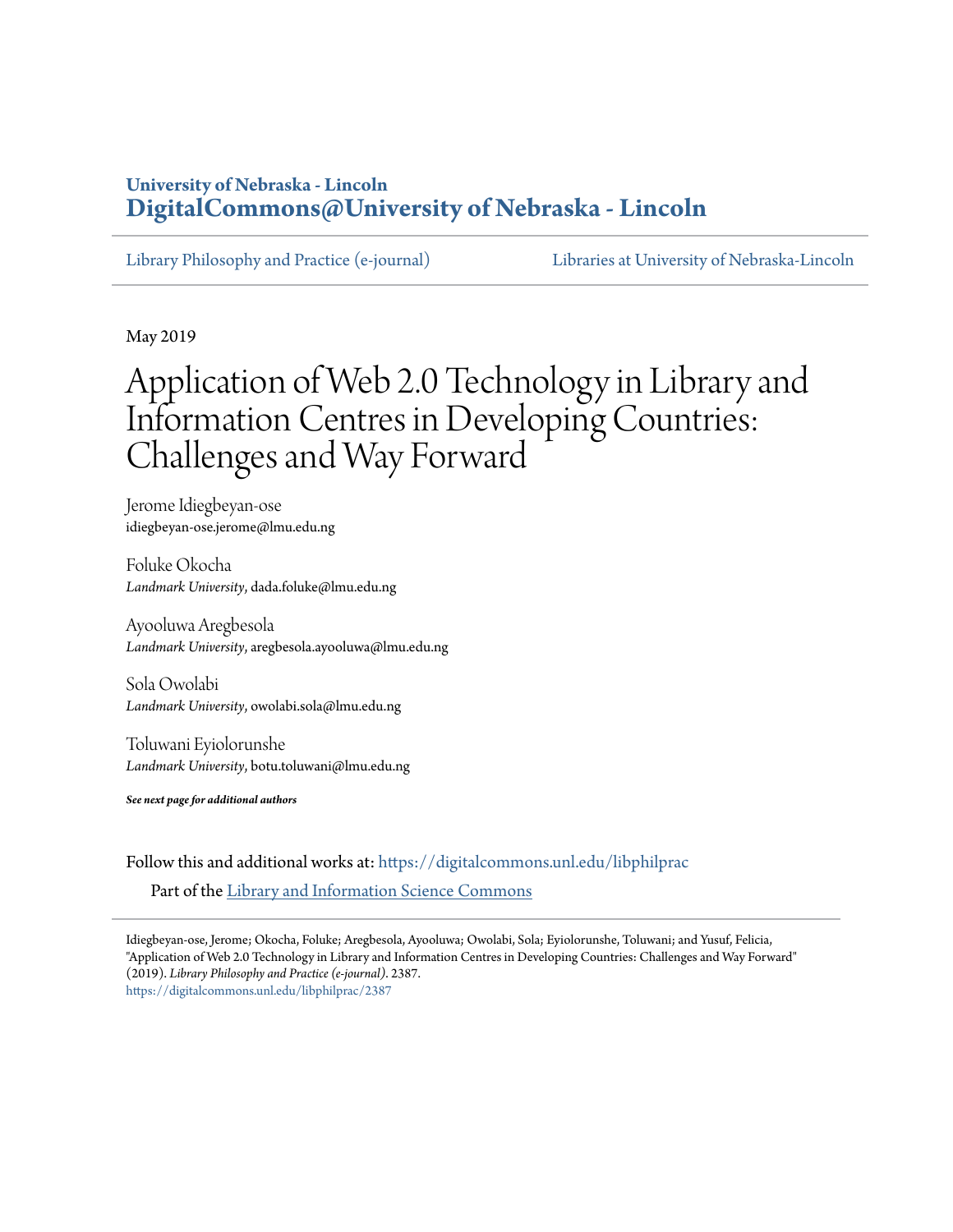#### **Authors**

Jerome Idiegbeyan-ose, Foluke Okocha, Ayooluwa Aregbesola, Sola Owolabi, Toluwani Eyiolorunshe, and Felicia Yusuf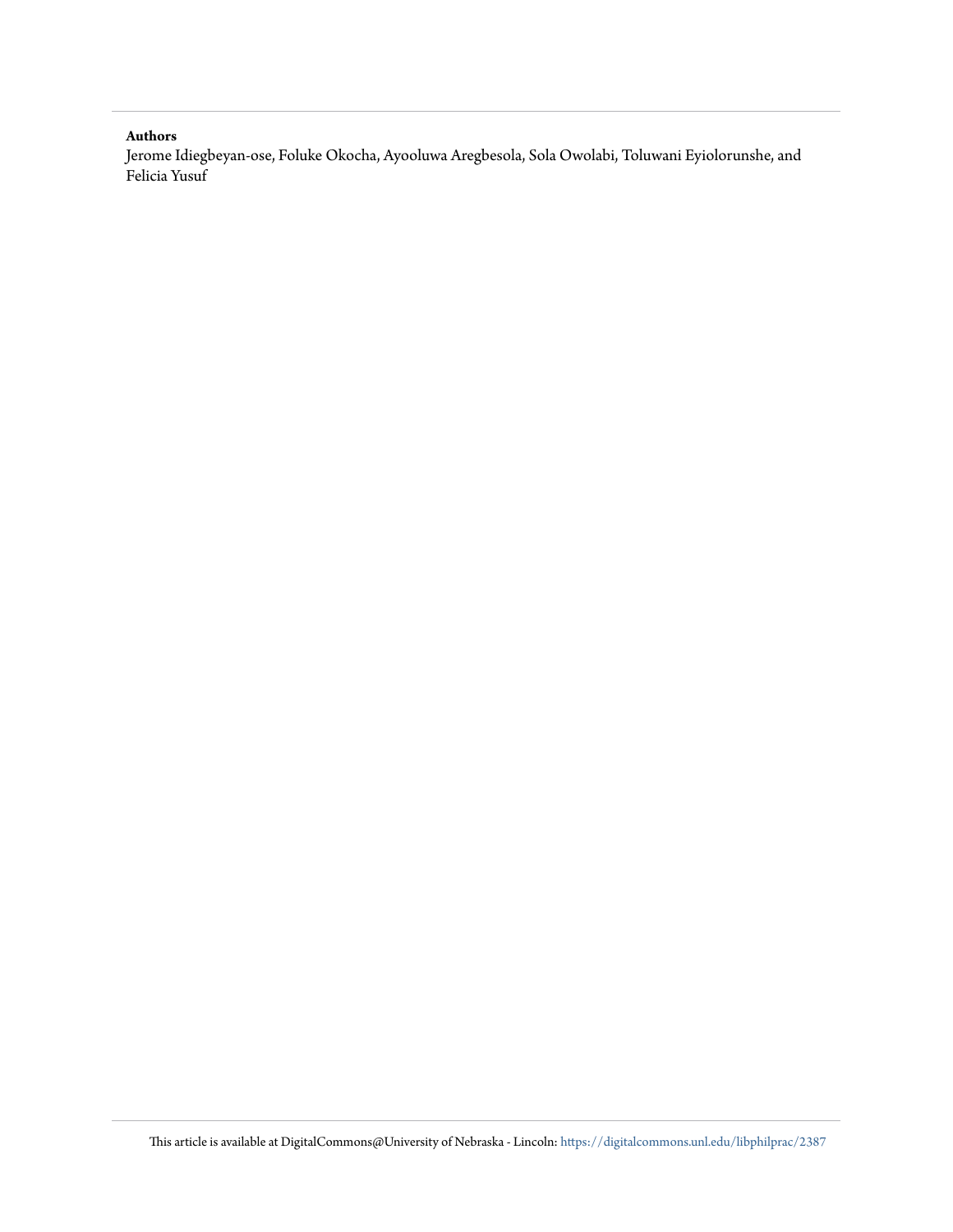# **Application of Web 2.0 Technology in Library and Information Centres in Developing Countries: Challenges and Way Forward**

**By**

**1 Idiegbeyan-ose Jerome, <sup>1</sup>Okocha Foluke, <sup>1</sup>Aregbesola Ayooluwa, <sup>1</sup>Owolabi Sola, <sup>1</sup>Eyiolorunshe Toluwani and <sup>2</sup>Yusuf Felicia**

**<sup>1</sup>Centre for Learning Resources, Landmark University, Nigeria**

**<sup>2</sup>Centre for Learning Resources, Covenant University, Nigeria**

### *Abstract*

*This paper discussed application of web 2.0 technology in library and information centres in developing countries. It started with the introduction that enable libraries to serve patrons efficiently, it also enhances collaborations, engenders participation, promotes interaction and creates an environment for openness in libraries. It further discussed some of the web 2.0 technology in library and information centres such as blogs, Rich Site Summary (RSS), instant massager, social networking sites, among others. The paper also highlighted challenges faced by developing countries libraries in application of web 2.0 technology such as digital divide, Inadequate ICT infrastructure, lack of policies to support Web 2.0, inadequate staff capacity, lack of maintenance culture, among others. Based on this discussions, the paper concluded and recommended policies of web 2.0 should be formulated and implemented, the government should provide adequate ICT infrastructures for libraries in developing countries, government and other institutions should try as much as possible to bridge the digital gap. This will enable developing countries libraries to take the full benefits of web 2.0 in library and information centres*.

*Keywords:*Web 2.0, Information Technology, Library and Information Centres, Developing Countries,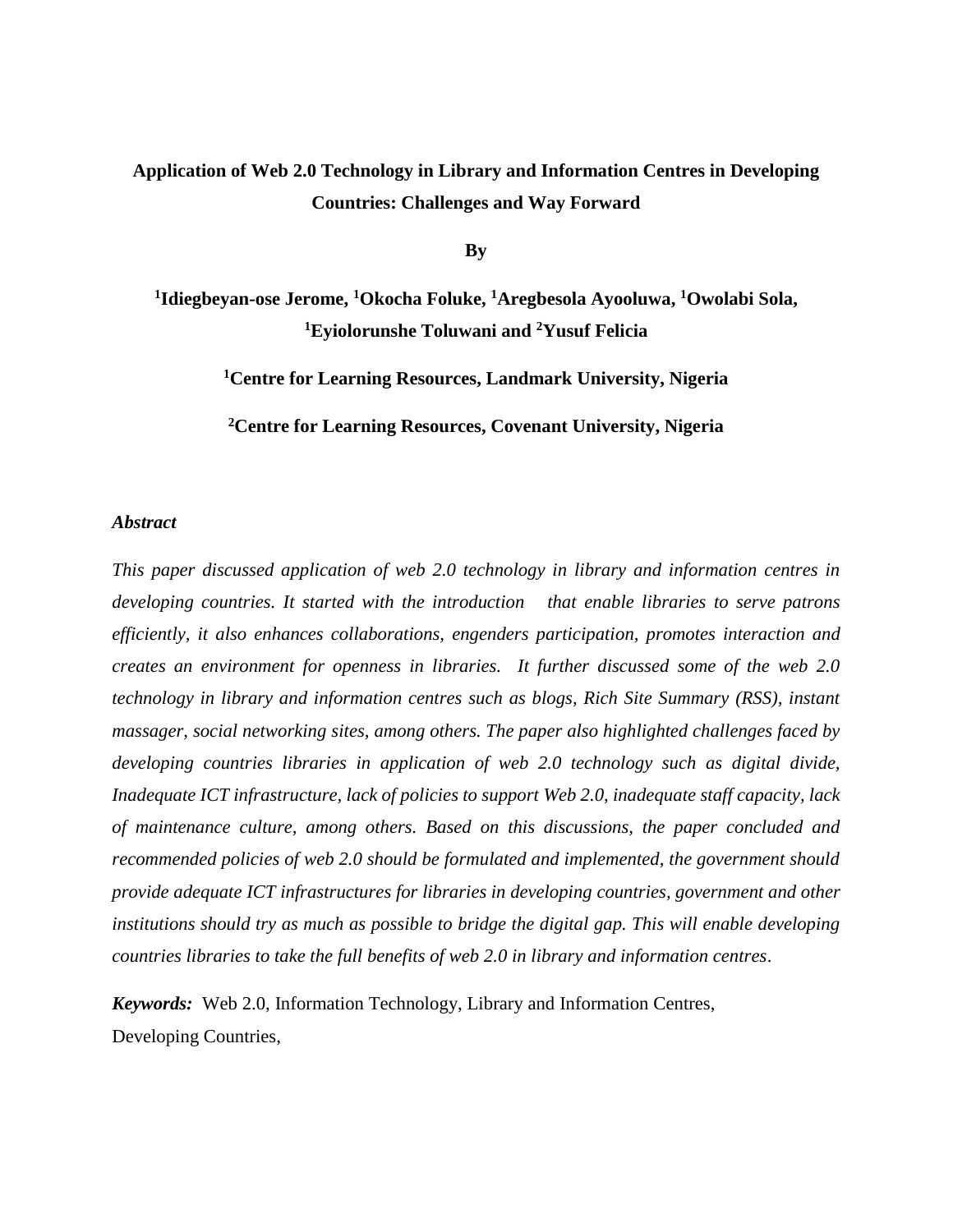**Introduction:** Library and information centres have experienced a change in how services are rendered overcoming barriers and enabling communication between library and users. Web 2.0 has affected libraries positively enabling libraries to serve patrons efficiently; these technologies have been used as information acquisition, dissemination, organization and sharing tools (Chua & Goh, 2010). Libraries are no longer more concerned about housing information but most especially meeting the information needs of patrons. Web 2.0 enables collaborations, engenders participation, promotes interaction and creates an environment for openness in libraries (Ouyang &Chu, 2009). However for libraries to maintain relevance as information providers there is need to adopt these technologies to bridge the knowledge gap. Even with all the benefits of these technologies, cases of applications of these technologies in most developing countries are still at infancy stage even were they available. (Idiegbeyan-ose, Idahosa, Adewole-Odeshi, 2014. Idiegbeyan-ose, Nkiko, Idahosa, & Nwokocha, 2016)

#### **Some Web 2.0 Technologies in Library and Information Centres**

**Blogs**: A blog is a website of entries of user opinion or information appearing in a chronological order. Blogs have been seen to provide a leading role in web 2.0 development. Blogs have been seen to promote interaction among patrons by encouraging user feedback, they also serve as a tool for communicating information, marketing library services, promoting information literacy, providing reference services, dissemination tool for newly acquired items, providing book reviews to patrons, publicizing new books, book discussions, advertising the library. Ezeani & Igwesi (2012) propose the need for the provision of subject related blogs that promote scholarly articles, fosters research & collaboration.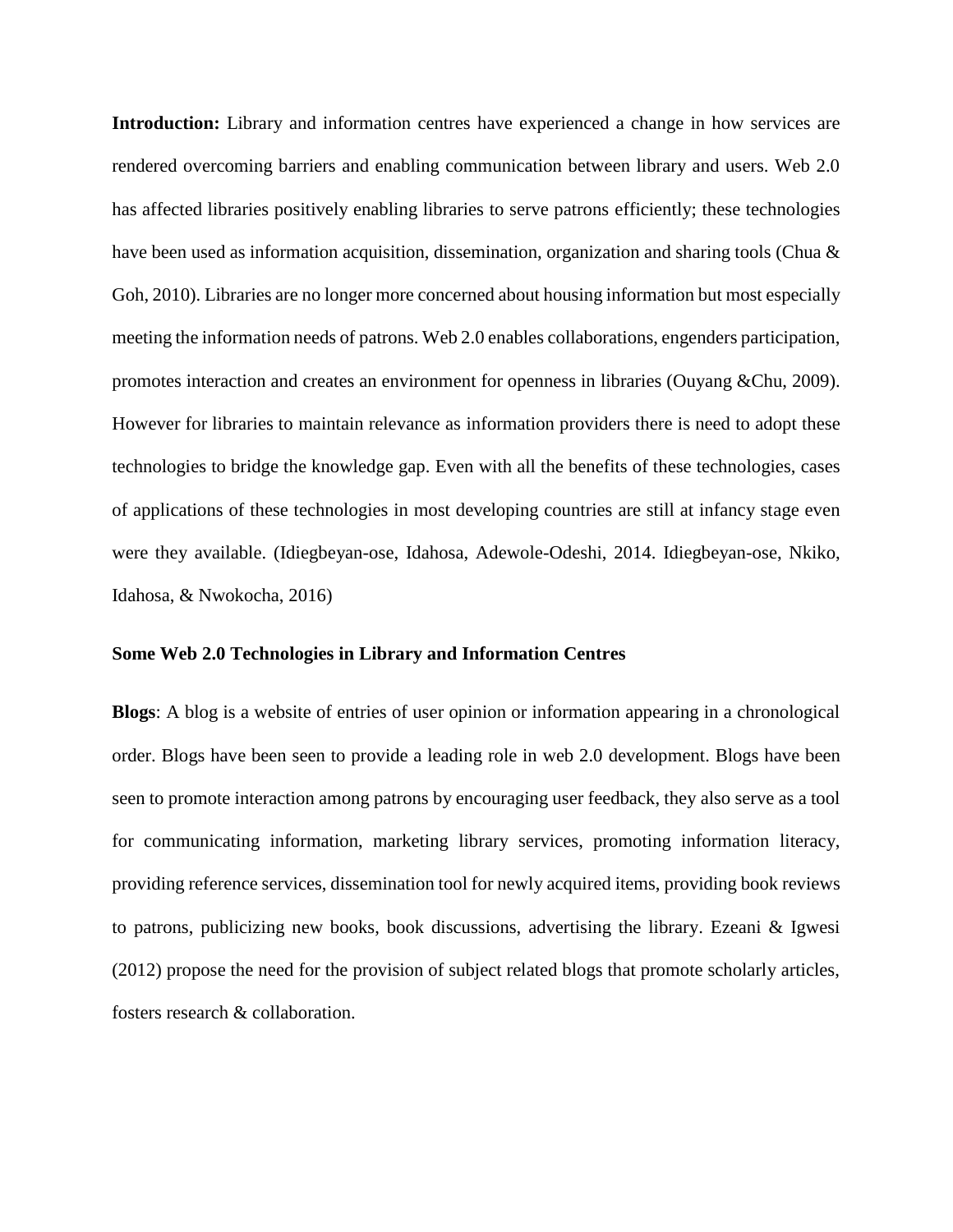Chua & Goh (2010) conducted a study of 120 websites in Asia, Europe and North America, findings showed that blogs were the most adopted web 2.0 technology in academic libraries across continents at 56.6% adoption rate. These findings differed from Kim & Abbas (2010) on the adoption of web 2.0 technologies by 230 websites. Findings showed RSS having an adoption rate of 73% followed closely by blogs at 65%. These findings draw conclusions to the fact that blogs have become an integral part of libraries internationally.

**Rich Site Summary (RSS):** This is an extensive markup language which summarizes website content and enables subscribers receive up-to-date contents of other sites without logging in to multiple sites (Kim & Abbass, 2010). RSS provides benefits of timeliness and convenience. RSS saves time required for logging on to each of these sites and provides current information at convenience of the user ( Si et al, 2011). This implies that when website is updated the RSS feed also gets updated implying that any registered user will also get updated.

In Libraries, RSS has been seen to provide up-to date information on article articles, new books, current affairs and library events. This helps to keep users inform on library activities. (Li, 2013).

A Study by Walia & Gupta (2012) in India shows that most national libraries use RSS feed to communicate library news while 36% use RSS as a log feed. Similarly In China, Si Shi & Chen (2009) in a study on the use of web 2.0 found that RSS feeds and instant messengers were the highest used web 2.0 tool, these findings were different in Africa were Social Networking was the most highly used web 2.0 technology ( Baro, Ebiagbe & Godfrey,2013).

**Instant Messenger:** This is a synchronous messaging system that provides real-time communication. Libraries are currently utilizing this tool to provide reference-chat services which enables librarians to ask and answer queries from patrons (Gibbons, 2007). It provides benefits of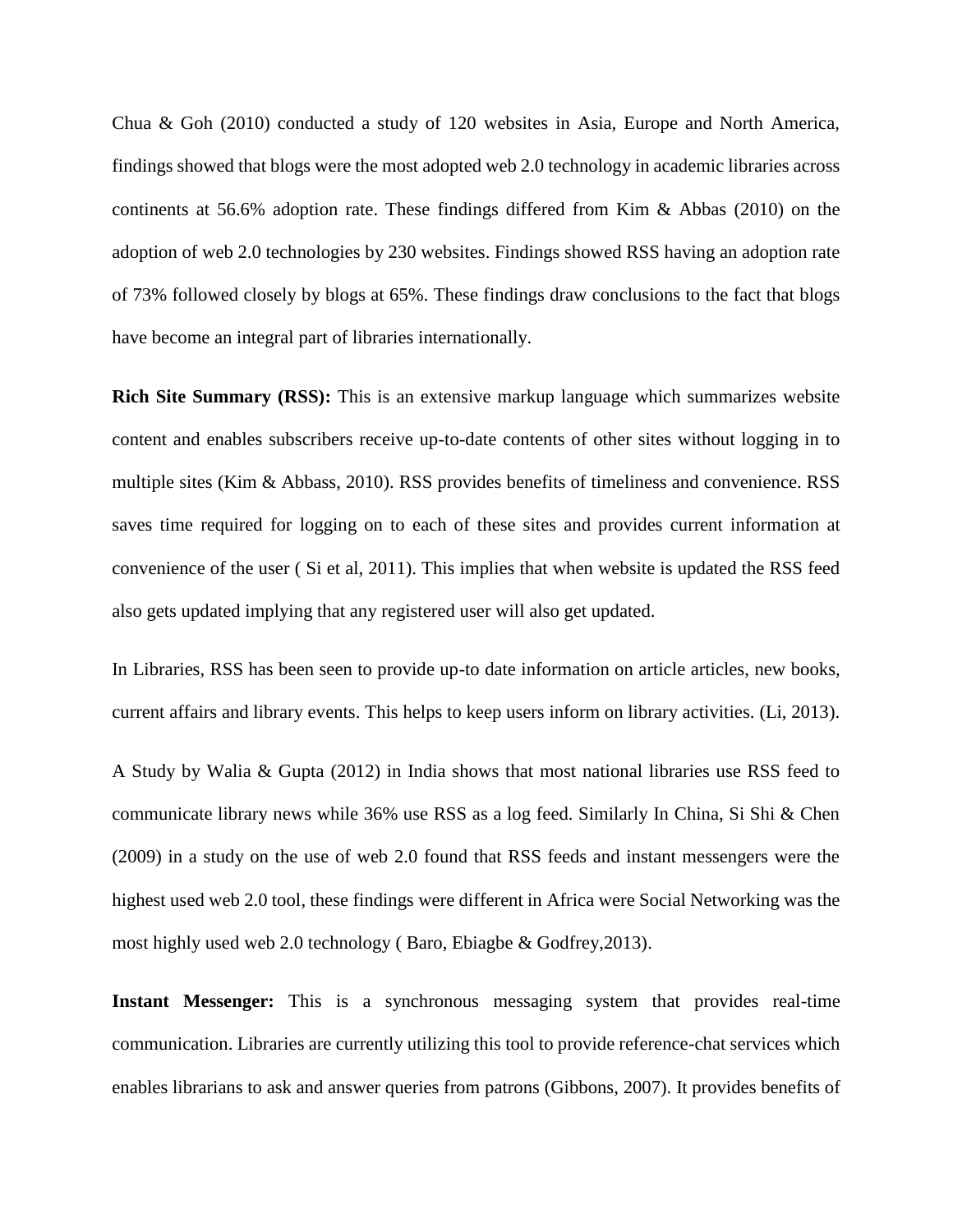instantly resolving patrons challenges.. It is currently implemented in library websites which provides interactive features. This services is highly ranked by users as it saves time and proffers instant answers to queries ( Walia & Gupta, 2012). Most developing countries libraries are yet to take this advantage.

**Social Networking Sites:** Social Networks are web based services that foster communication and encourages interaction between libraries and patrons. In librarians social networks have been used to broaden the visibility of libraries. It serves as a knowledge sharing services between library and patrons and a means for library to increase its impact in the information age. Social Networks serve users globally and these include Facebook, LinkedIn, Twitter amongst others. SNS have been used to foster publishing of library newsletters ( Muruli et al. (2013), social network sites are useful in creating awareness of library services, new acquisitions among others. (Idiegbeyan-ose, Ifijeh, Segun-Adeniran, Fagbohun & Esse, 2016)

**Social Bookmarking and Tagging:** Social Bookmarking is adding bookmarks to a library websites and adding tags. Tags are keywords assigned to a information source to effectively provide description to items, this is essential to east the search process. It is utilized majorly in the organization of an information source. Tripathi & Kumar (2010) have stated the need to make websites in libraries more interactive by bookmarking, tagging, reviews and ratings. Tags are built into the Library Management System where provision is made for users to create labels, invariably the future of Library Management Systems and Online Public Catalogues are dependent on how users can connect to the libraries socially via comments, reviews, tags. These technology is lacking in most developing countries libraries.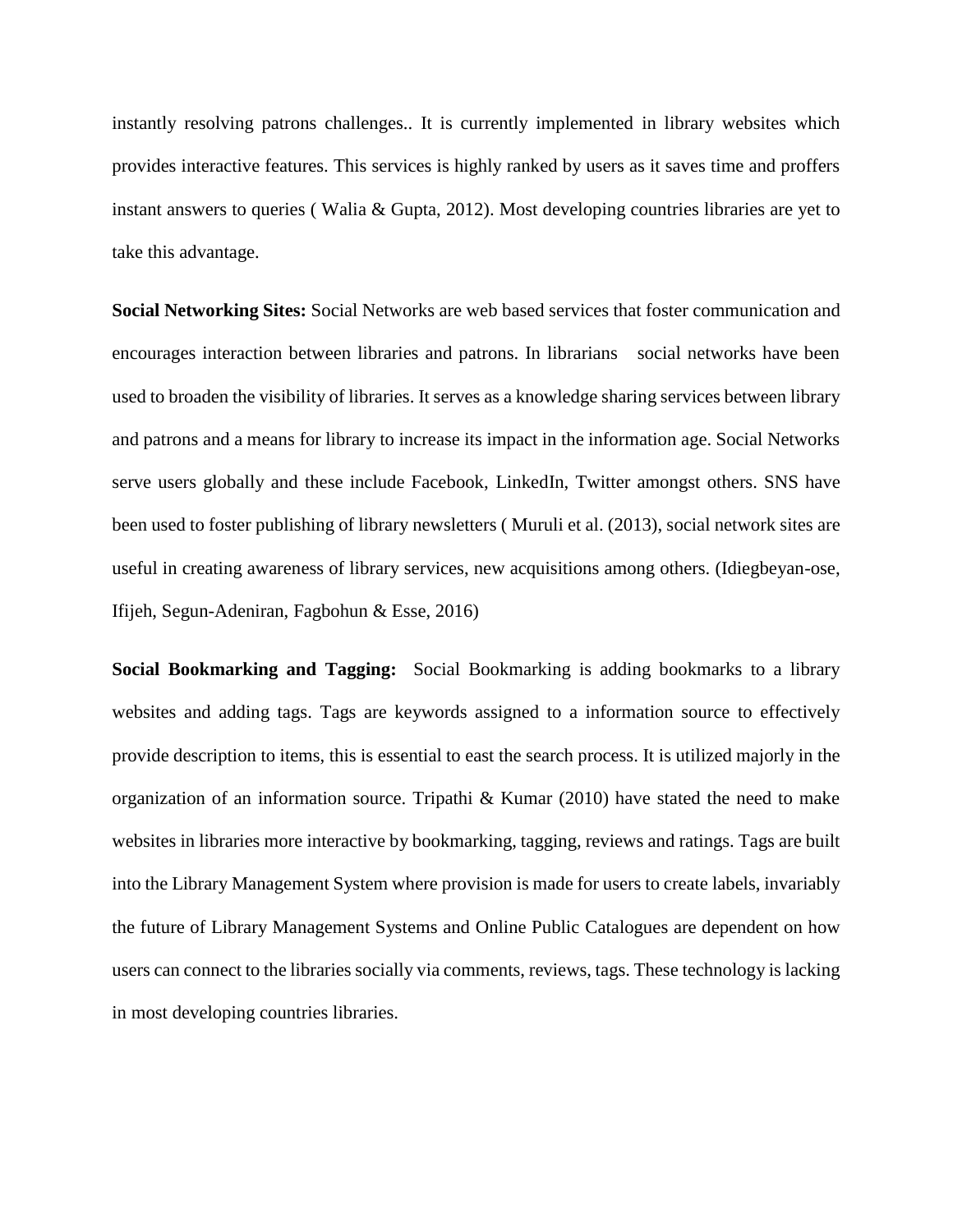**Podcast:** This is a digital medium that consist of series of audio and video files that can be streamed online or downloaded. In academic libraries its benefits are enormous; it has been used to inform patrons on library resources, trainings, research opportunities and events. Podcast have shown great results in the training of patrons on the use of library services ( Tripathi & Kumar, 2010).

Despite the benefits of these technologies discussed in libraries, most developing countries are yet to take full advantages of them as a result of some issues.

# **Challenges of Web 2.0 in Library and Information Science**

1. **Digital divide**: Most developing countries are still lacking behind interm of ICT adoption. Most of these countries lack internet facilities that are required for web.20 to function. Idiegbeyan-ose, Nkiko, Idahosa and Nwokocha (2016), cited International Telecommunication Union (ITU) and reported that the disparities in internet usage between developed and developing countries is still very large as presented in the figure 1 and 2 below



Figure 1 (Internet Access by Deployment 2005-2014 and by Region

**Figure 1: Source (ITU, 2015)**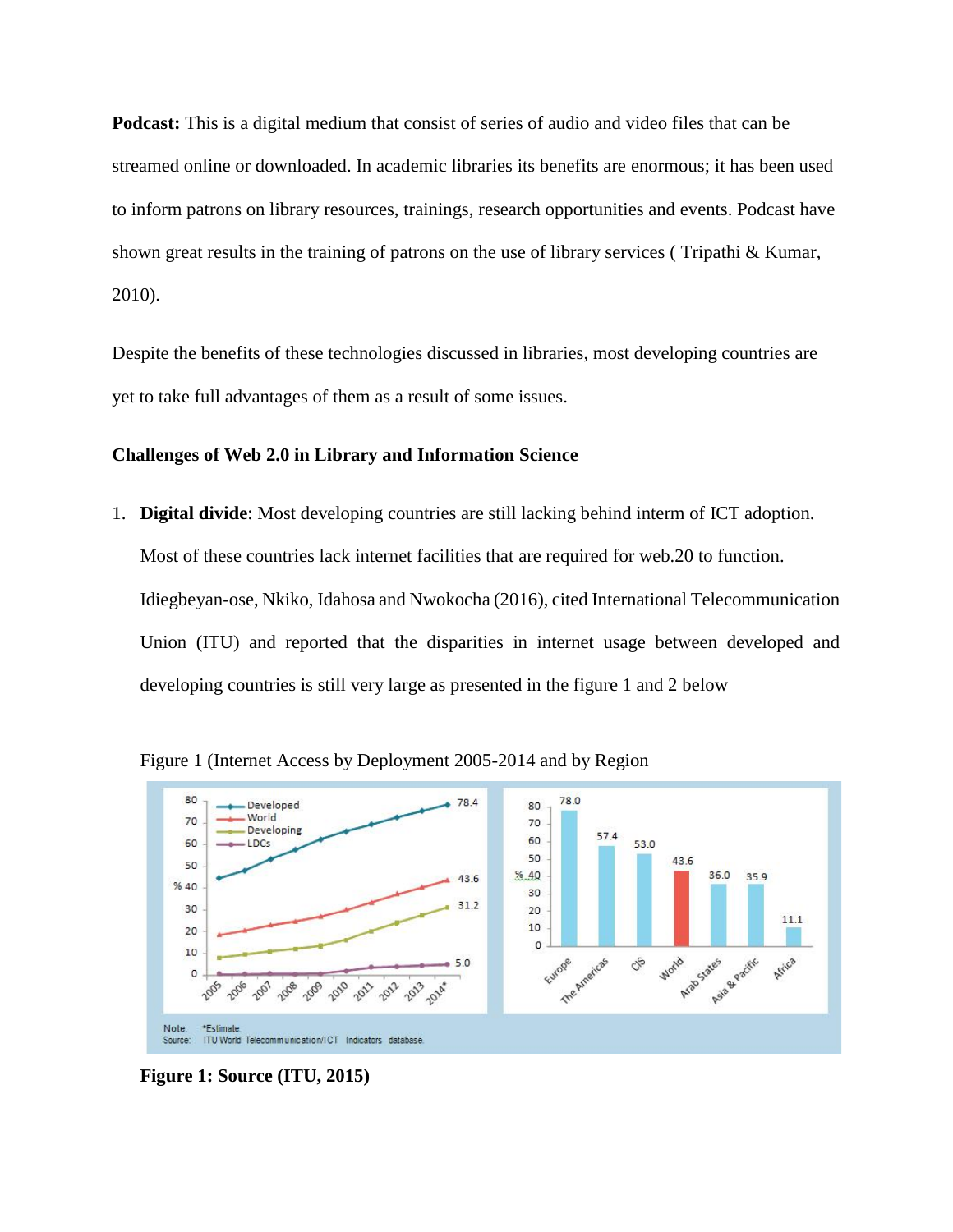

# **Figure 2. Source (ITU, 2015)**

- 2. **Inadequate ICT infrastructure**: Previous studies has revealed lack of reliable power, internet facilities and computers which mitigate the adoption of web 2.0 in Africa ( Muneja & Abungu 2012, Baro et al. 2013) . However with the proliferation of Smartphones in Africa, such limitations can be reduced ( Okocha, 2017)
- 3. **Lack of Policies to Support Web 2.0:** There is an urgent need for the formulation of policies on web 2.0 and continuous monitoring of these policies. Academic libraries in Africa have been plagued with lack of policies in the implementation of web 2.0 (Muneja & Abungu, 2012)
- 4. **Inadequate Staff Capacity:** The implementation of web 2.0 is time consuming and requires adequate human capacity dedicated solely to this task (Baro et al, 2013)
- 5. **Lack of Adequate Skills in the use of Web 2.0:** Library professional require an urgent update to the required knowledge in the implementation of web 2.0. Research shows that in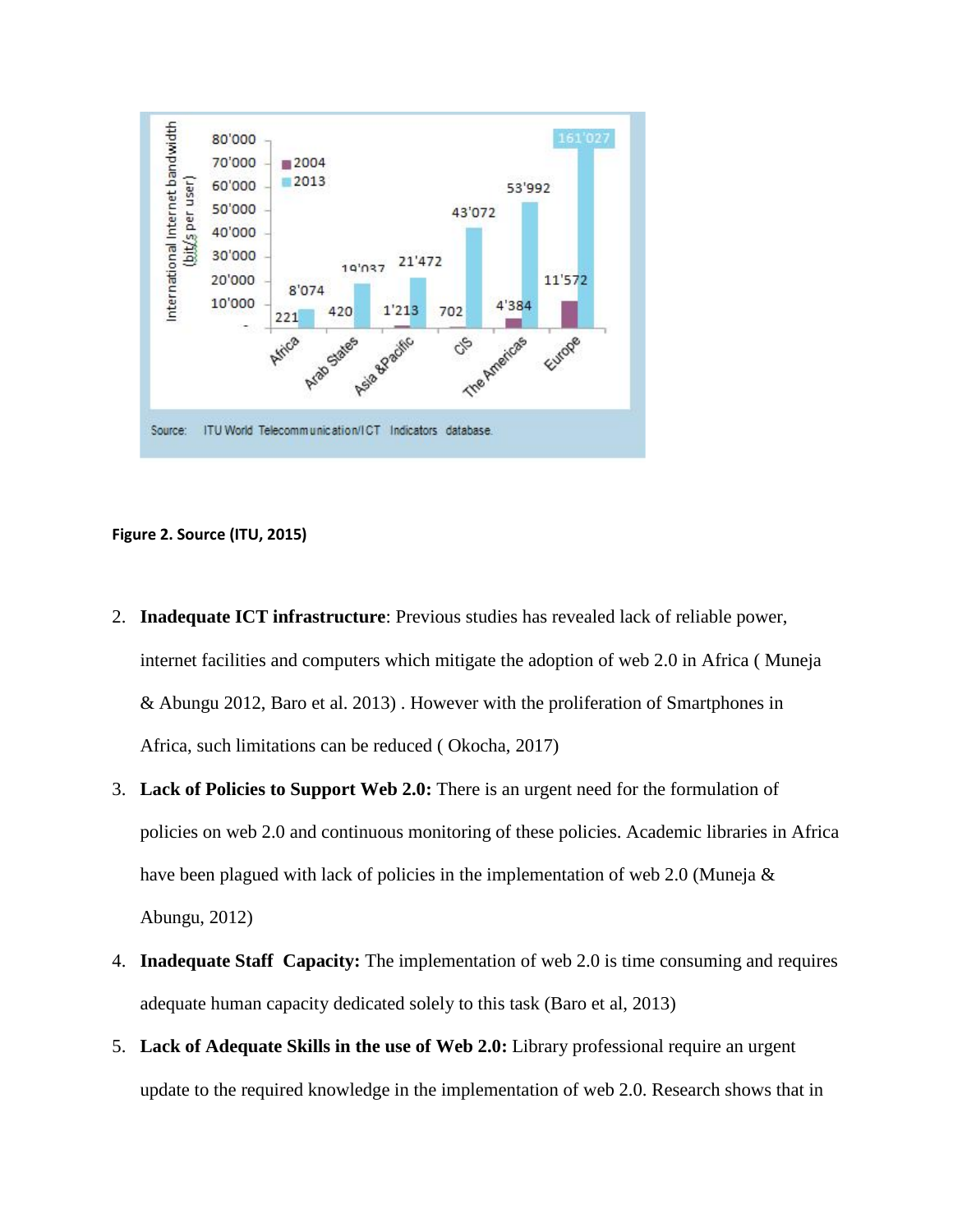developed countries Blogs, RSS, IM are most adopted while in Africa social networks are most adopted. This is majorly due to a lack of skills

- 6. **Lack of maintenance culture:** Most developing countries lack maintenance culture. They fail to maintain the infrastructure and this lead to infrastructural challenge in so many developing countries.
- 7. **Corruption Issues:** Corruption is one major issue in developing countries, some of the government officials and heads of organisations are corrupt, fund that are supposed to be used for the development of infrastructures are sometimes embezzle by these officials.
- 8. **Resistance to Change**: Some professional librarians that are supposed to implement this policies in libraries in developing countries have continued to resist change, this majorly due to fear of losing careers to IT professionals. Urgency is required in the change of this ideology in Africa.

# **Recommendations and Conclusion**

Government of developing countries should formulate policies of web 2.0, they should provide adequate ICT infrastructures for libraries in developing countries, and government and other institutions should try as much as possible to bridge the digital gap. This will enable developing countries libraries to take the full benefits of web 2.0 in library and information centres and at the same time remain relevant in this present day.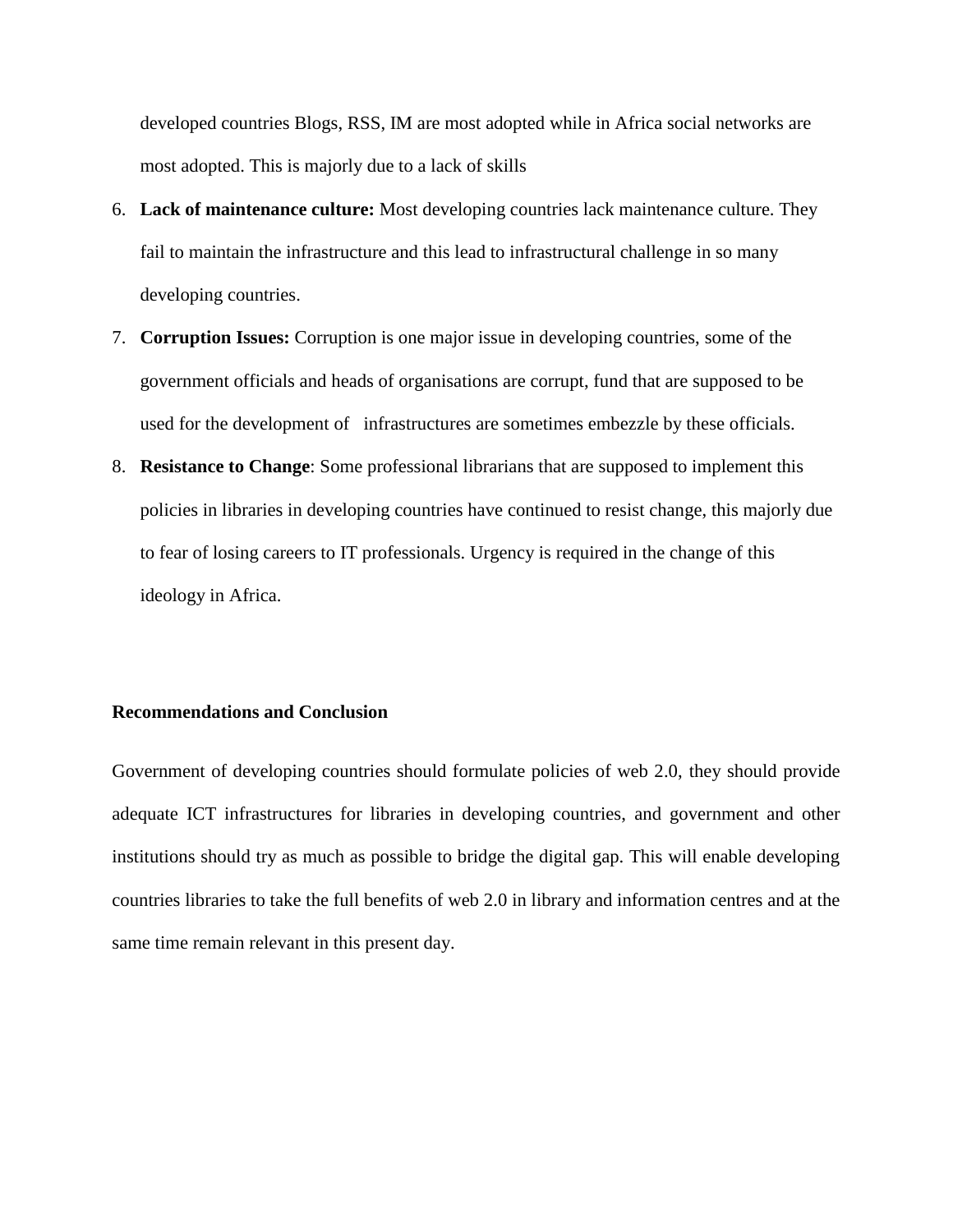# **References**

- Baro, E. E., E. J. Ebiagbe and V. Z. Godfrey. 2013. Web 2.0 tools usage: a comparative study of librarians in university libraries in Nigeria and South Africa. *Library Hi Tech News* 5: 10- 20.
- Chua, A., & Goh, D. (2010). A study of Web 2.0 applications in library websites. *Library and Information Science Research*, *32*(3), 203–11.
- Ezeani, C. N., & Igwesi, U. (2012). Using social media for dynamic library service delivery: the Nigeria experience. *Library Philosophy and Practice*, *Paper 814*
- Idiegbeyan-ose, J, Idahosa,M & Adewole-Odeshi, E. (2014) Adoption and use of information and communication technologies (ICTs) in library and information centres: Implications on teaching and learning process in Adeoye, B. F and Tomei. L. (Ed). Effect of Information Capitalism and Globalization on Teaching and Learning. Hershey, PA, IGI-Global Pp.78- 87 DOI: 10.4018/978-1-4666-6162-2.ch006
- Idiegbeyan-ose, J, Ifijeh,G, Segun-Adeniran,C, Fagbohun,M, & Esse, U. (2016). Library Professionals and Social Network Sites: Evidence Of Use, Relevance and Challenges From University Libraries In Ogun State, Nigeria. *DESIDOC, Journal of Library and Information Technology.* 36 (6), retrieved from https://publications.drdo.gov.in/ojs/index.php/djlit/article/view/10406 Idiegbeyan-ose, J, Nkiko, C, Idahosa,M & Nwokocha, N. (2016). Digital Divide: Issues and Strategies for Intervention in Nigerian Libraries*, Journal of Cases on Information Technology* 18, (3) pp. 29-39. DOI: 10.4018/JCIT.2016070103
- International Telecommunication Union (2015).Measuring the Information Society Report. Available at<https://www.itu.int/en/ITU->D/Statistics/Documents/publications/misr2015/MISR2015-w5.pdf
- Kwanya, T., C. Stilwell and P. G. Underwood. 2012b. Intelligent libraries and apomediators: distinguishing between Library 3.0 and Library 2.0. *Journal of Librarianship and Information Science* 45(3): 187–197.
- Li, D. (2013). Study on the Web 2.0-based Internet applications in the university libraries. In *2nd International Symposium on Instrumentation and Measurement, Sensor Network and Automation (IMSNA)* (pp. 1007–1009).